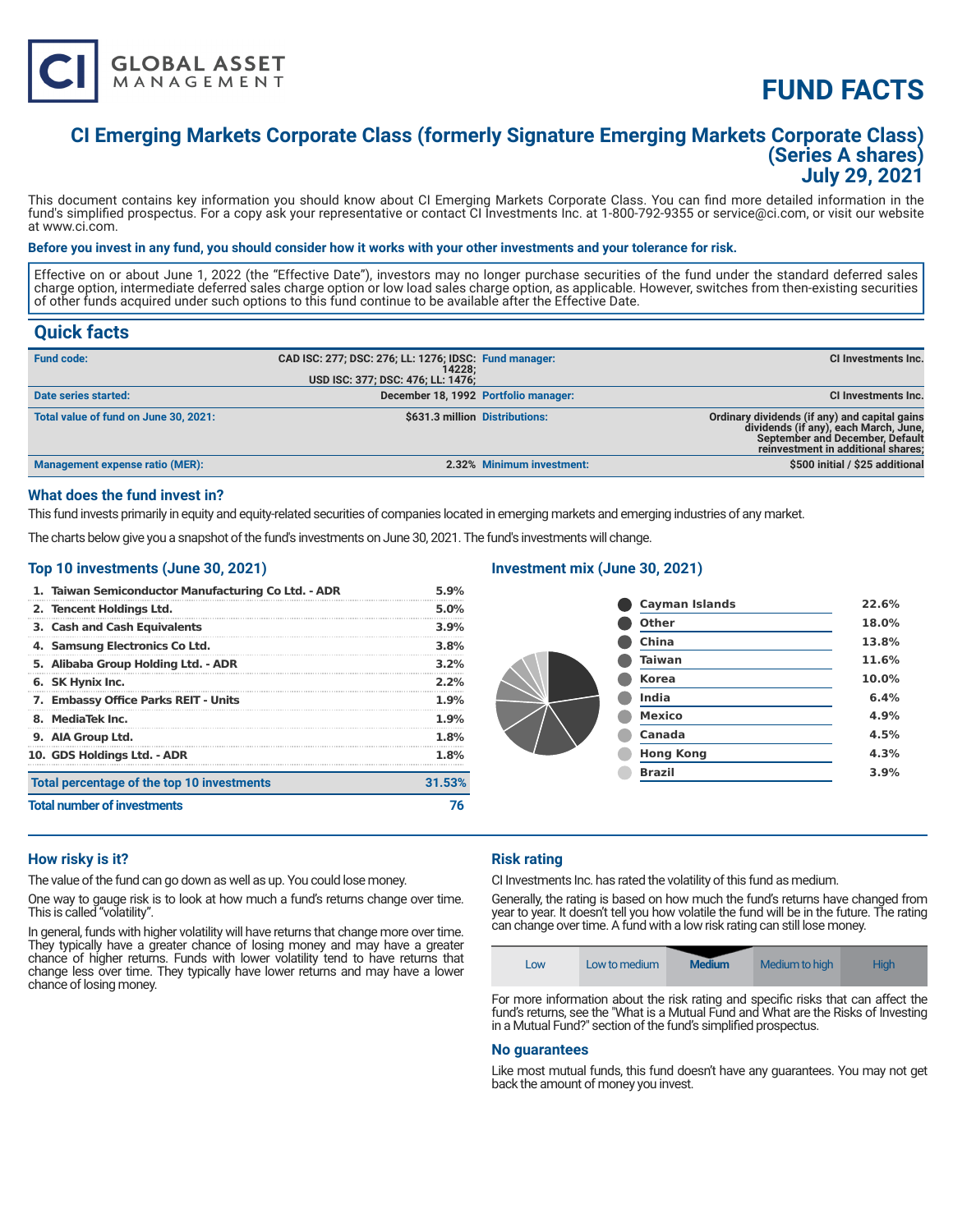## **CI Emerging Markets Corporate Class (formerly Signature Emerging Markets Corporate Class) (Series A shares)**

#### **How has the fund performed?**

This section tells you how Series A securities of the fund have performed over the past 10 calendar years. Returns are after expenses have been deducted. These expenses reduce the fund's returns.

#### **Year-by-year returns**

This chart shows how Series A securities of the fund performed in each of the past 10 calendar years. This fund series dropped in value in 3 of the last 10 calendar years. The range of returns and change from year to year can help you assess how risky the fund has been in the past. It does not tell you how the fund will perform in the future.



#### **Best and worst 3-month returns**

This table shows the best and worst returns for Series A securities of the fund in a 3- month period over the past 10 calendar years. The best and worst 3-month returns could be higher or lower in the future. Consider how much of a loss you could afford to take in a short period of time.

|                     | <b>Return</b> | 3 months ending  | If you invested \$1,000 at the beginning of the period |
|---------------------|---------------|------------------|--------------------------------------------------------|
| <b>Best return</b>  | 19.1%         | January 31, 2021 | Vour investment would be \$1,191.                      |
| <b>Worst return</b> | $-15.8\%$     | March 31, 2020   | Your investment would be \$842.                        |

#### **Average return**

As at June 30, 2021, a person who invested \$1,000 in this series of units of the fund 10 years ago now has \$1,864. This works out to an annual compound return of 6.4%.

#### **Who is this fund for?**

#### **This fund may be suitable for you if you:**

- want to invest in emerging markets
- $\cdot$  are investing for the medium and/or long term  $\cdot$  can telerate medium risk
- can tolerate medium risk

#### **A word about tax**

In general, you'll have to pay income tax on any money you make on a fund. How much you pay depends on the tax laws of where you live and whether you hold the fund in a registered plan, such as a Registered Retirement Savings Plan or a Tax-Free Savings Account.

Keep in mind that if you hold your fund in a non-registered account, fund distributions are included in your taxable income, whether you get them in cash or have them reinvested.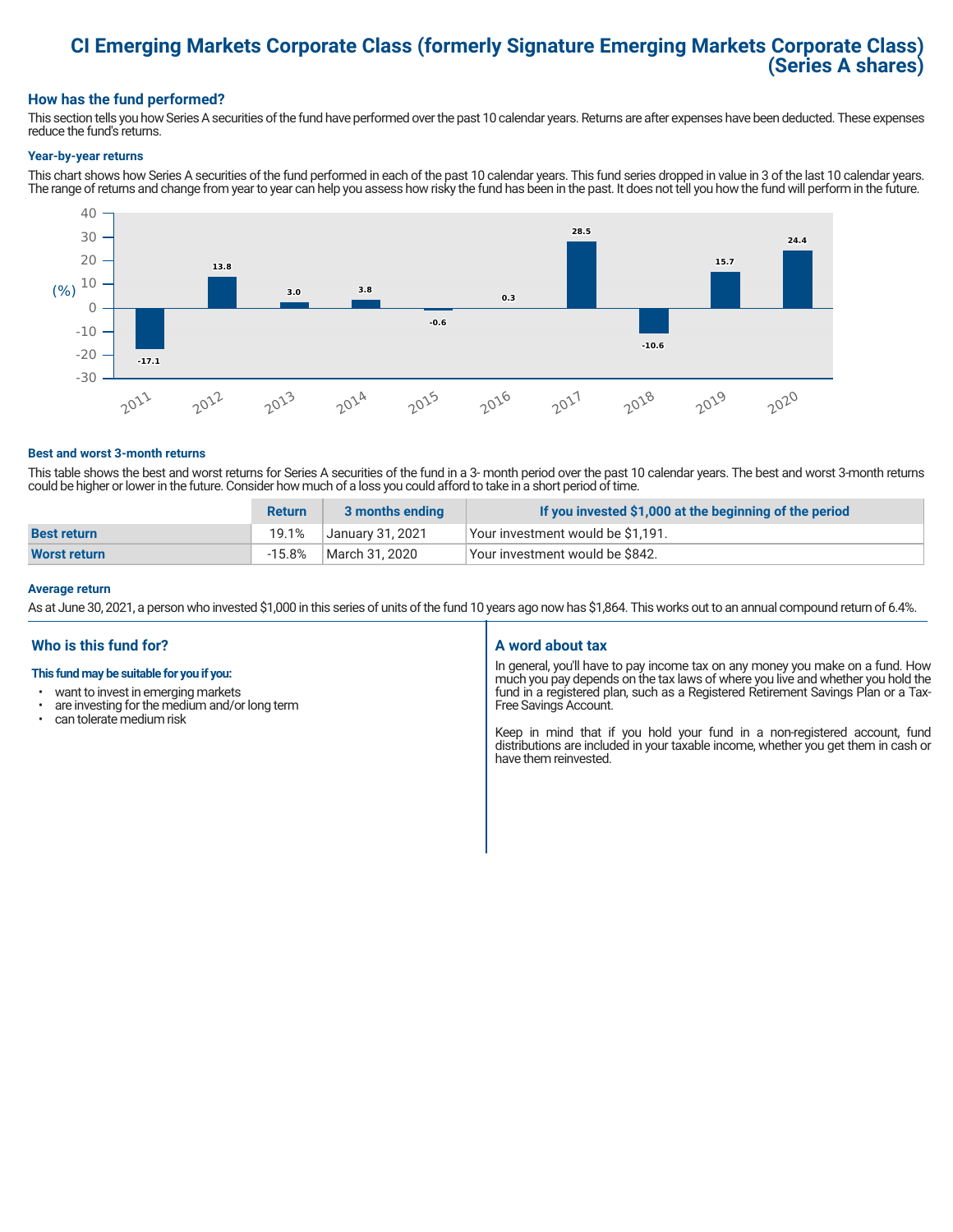## **CI Emerging Markets Corporate Class (formerly Signature Emerging Markets Corporate Class) (Series A shares)**

#### **How much does it cost?**

The following tables show the fees and expenses you could pay to buy, own and sell Series A securities of the fund. The fees and expenses — including any commissions — can vary among series of a fund and among funds. Higher commissions can influence representatives to recommend one investment over another. Ask about other funds and investments that may be suitable for you at a lower cost.

#### **1. Sales charges**

You may have to choose a sales charge option when you buy Series A securities of the fund. Ask about pros and cons of each option.

| What you pay                           |                                                      | <b>How it works</b>                                                                                                                                                                                                                                                                   |
|----------------------------------------|------------------------------------------------------|---------------------------------------------------------------------------------------------------------------------------------------------------------------------------------------------------------------------------------------------------------------------------------------|
| in percent $(\%)$                      | in dollars<br>$(\$)$                                 |                                                                                                                                                                                                                                                                                       |
| Initial sales charge                   |                                                      |                                                                                                                                                                                                                                                                                       |
| 0 to 5.0% of the amount you buy        | \$0 to<br>$$50.00$ on<br>every<br>\$1,000 you<br>pay | You and your representative decide on the rate.<br>The initial sales charge is deducted from the amount you buy. It goes to your representative's firm as a commission.                                                                                                               |
| <b>Standard deferred sales charges</b> |                                                      |                                                                                                                                                                                                                                                                                       |
| If you sell within:                    | \$0 to<br>\$55.00 on                                 | The standard deferred sales charge is a set rate and is deducted from the amount you sell based on the initial cost and<br>number of those securities.<br>When you buy the fund, we pay your representative's firm a commission of 5%. Any standard deferred sales charge you pay     |
| 1 year of buying                       | every<br>5.5%<br>\$1,000 of                          | when you sell the fund goes to us.                                                                                                                                                                                                                                                    |
| 2 years of buying                      | original<br>5.0%<br>cost you                         | You can sell up to 10% of your securities each year without paying a standard deferred sales charge subject to certain<br>restrictions ("10% free redemption right"). Your 10% free redemption right is reduced by the equivalent number of securities                                |
| 3 years of buying                      | sell<br>5.0%                                         | you would have received if you had reinvested any cash distributions you received during the calendar year. If you exercised<br>your 10% redemption right and redeem your securities before the standard deferred sales charge schedule has expired, your                             |
| 4 years of buying                      | 4.0%                                                 | standard deferred sales charge on a full redemption would be the same as if you had not redeemed securities under your<br>10% free redemption right.                                                                                                                                  |
| 5 years of buying                      | 4.0%                                                 | If you hold the fund in a non-registered account, if applicable, you can ask to receive cash distributions which are not<br>$\ddot{\phantom{0}}$<br>subject to standard deferred sales charges.                                                                                       |
| 6 years of buying                      | 3.0%                                                 | You can switch between standard deferred sales charge funds at any time without paying this sales charge. The standard                                                                                                                                                                |
| 7 years of buying                      | 2.0%                                                 | deferred sales charge schedule will be based on the date you bought securities of the first fund and the rates and duration<br>of such schedule shall continue to apply.                                                                                                              |
| After 7 years                          | 0.0%                                                 | Your securities will be converted into the initial sales charge option after the expiry of the standard deferred sales charge<br>schedule if you qualify for CI Prestige (and if available for your securities) and such securities will participate in CI Prestige.                  |
|                                        |                                                      |                                                                                                                                                                                                                                                                                       |
| Intermediate deferred sales charges    |                                                      |                                                                                                                                                                                                                                                                                       |
| If you sell within:                    | \$0 to<br>\$55.00 on<br>every                        | The intermediate deferred sales charge is a set rate and is deducted from the amount you sell based on the initial cost and<br>number of those securities.<br>When you buy the fund, we pay your representative's firm a commission of 4%. Any intermediate deferred sales charge you |
| 1 year of buying                       | 5.5%<br>\$1,000 of<br>original                       | pay when you sell the fund goes to us.<br>You can sell up to 10% of your securities each year without paying an intermediate deferred sales charge subject to certain                                                                                                                 |
| 2 years of buying                      | 5.0%<br>cost you                                     | restrictions. Your 10% free redemption right is reduced by the equivalent number of securities you would have received if                                                                                                                                                             |
| 3 years of buying                      | sell<br>4.5%                                         | you had reinvested any cash distributions you received during the calendar year. If you exercised your 10% redemption right<br>and redeem your securities before the intermediate deferred sales charge schedule has expired, your intermediate deferred                              |
| 4 years of buying                      | 4.0%                                                 | sales charge on a full redemption would be the same as if you had not redeemed securities under your 10% free redemption<br>riaht.                                                                                                                                                    |
| 5 years of buying                      | 3.5%                                                 | If you hold the fund in a non-registered account, if applicable, you can ask to receive cash distributions which are not<br>subject to intermediate deferred sales charges.                                                                                                           |
| 6 years of buying                      | 3.0%                                                 | You can switch between intermediate deferred sales charge funds at any time without paying this sales charge. The<br>intermediate deferred sales charge schedule will be based on the date you bought securities of the first fund and the rates                                      |
| 7 years of buying                      | 1.5%                                                 | and duration of such schedule shall continue to apply.<br>Your securities will be converted into the initial sales charge option after the expiry of the intermediate deferred sales                                                                                                  |
| After 7 years                          | 0.0%                                                 | charge schedule if you qualify for CI Prestige (and if available for your securities) and such securities will participate in CI                                                                                                                                                      |
|                                        |                                                      | Prestige.                                                                                                                                                                                                                                                                             |
| Low-load sales charges                 |                                                      |                                                                                                                                                                                                                                                                                       |
| If you sell within:                    | \$0 to<br>\$30.00 on                                 | The low-load sales charge is a set rate and is deducted from the amount you sell based on the initial cost and number of<br>those securities.                                                                                                                                         |
| 1 year of buying                       | every<br>3.0%<br>\$1,000 of                          | When you buy the fund, we pay your representative's firm a commission of up to 2.5%. Any low-load sales charge you pay<br>when you sell the fund goes to us.                                                                                                                          |
| 2 years of buying                      | original<br>2.5%<br>cost you                         | If you hold the fund in a non-registered account, if applicable, you can ask to receive cash distributions which are not<br>subject to low-load sales charges.                                                                                                                        |
| 3 years of buying                      | sell<br>2.0%                                         | You can switch between low-load sales charge funds at any time without paying this sales charge. The low-load sales<br>charge schedule will be based on the date you bought securities of the first fund and the rates and duration of such                                           |
| After 3 years                          | 0.0%                                                 | schedule shall continue to apply.<br>Your securities will be converted into the initial sales charge option after the expiry of the low-load sales charge schedule if                                                                                                                 |
|                                        |                                                      | you qualify for CI Prestige (and if available for your securities) and such securities will participate in CI Prestige.                                                                                                                                                               |